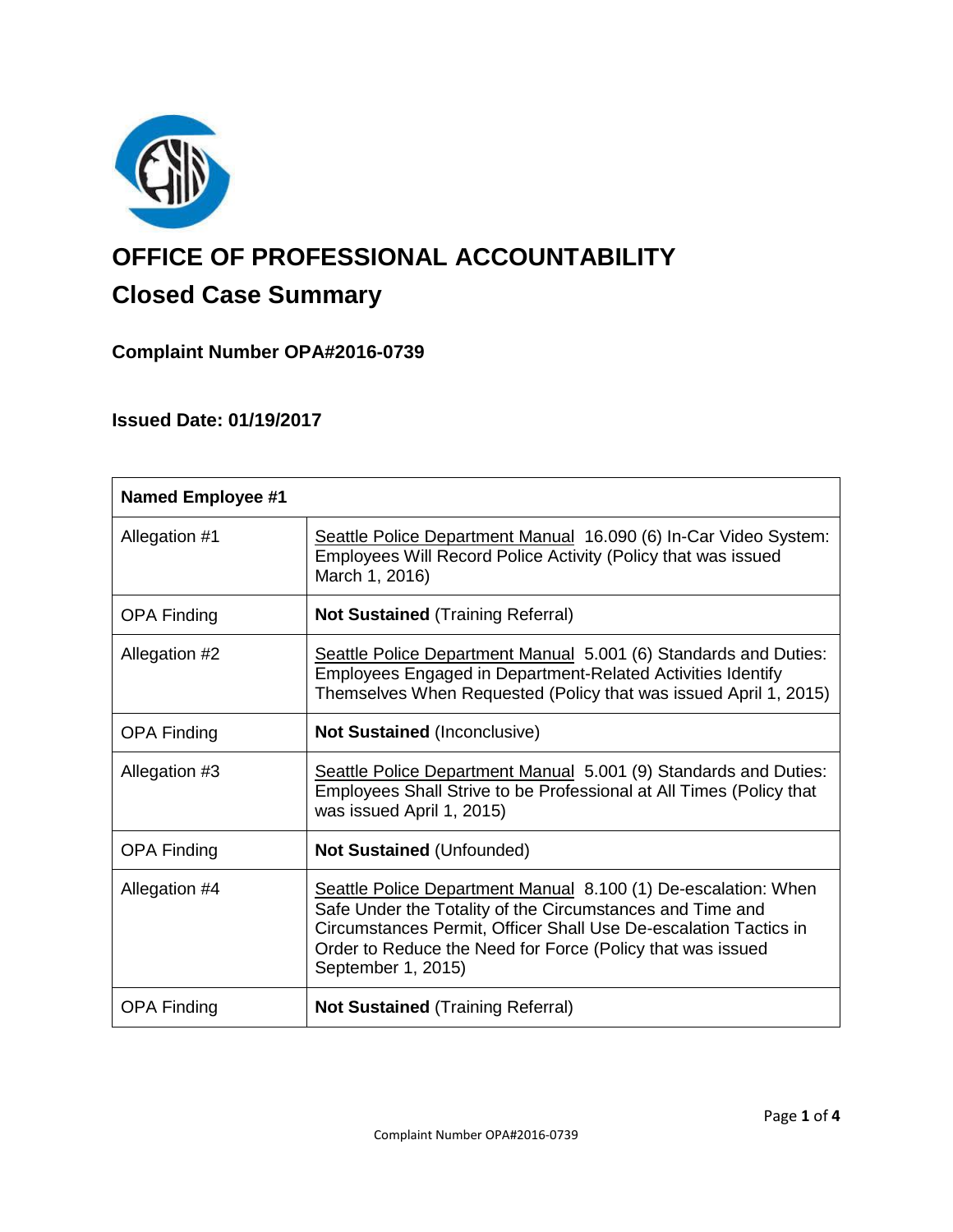| Allegation #5           | Seattle Police Department Manual 6.220 (10) Voluntary Contacts,<br>Terry Stops and Detentions: Officers Must Document All Terry<br>Stops (Policy that was issued August 1, 2015) |
|-------------------------|----------------------------------------------------------------------------------------------------------------------------------------------------------------------------------|
| <b>OPA Finding</b>      | <b>Not Sustained (Training Referral)</b>                                                                                                                                         |
| <b>Final Discipline</b> | N/A                                                                                                                                                                              |

# **INCIDENT SYNOPSIS**

The Named Employee was working patrol and contacted several individuals.

# **COMPLAINT**

The anonymous complainant alleged the Named Employee was rude and unprofessional, and refused to provide his name and serial number when she requested it from him. During OPA intake it was discovered that the Named Employee may have violated policy by not activating In-Car Video (ICV) to record police activity. Additional intake was received by OPA, which provided additional allegations for failing to document a Terry stop and have proper cover during the stop prior to the anonymous complainant interaction.

# **INVESTIGATION**

The OPA investigation included the following actions:

- 1. Review of the complaint
- 2. Review of In-Car Videos (ICV)
- 3. Search for and review of all relevant records and other evidence
- 4. Interview of SPD employee

# **ANALYSIS AND CONCLUSION**

The Named Employee made contact with an individual (the subject) he knew to frequent the park, often with an open container of an alcoholic beverage in violation of the Seattle Municipal Code. The Named Employee did not activate his ICV when he first made contact with the subject. The Named Employee only activated the ICV when he was confronted by the complainant regarding his (the Named Employee's) police car blocking a driveway. The Named Employee told OPA he had no intention of taking enforcement action when he contacted the subject and considered the contact merely a social contact for which recording is not required. While the Named Employee is correct that activation of the ICV is not required for social contacts, the Named Employee knew the subject often drank alcoholic beverages in the park and, in fact, contacted the subject with the intent to remind him of the prohibition against that. Common sense should have told the Named Employee that it was very likely the subject would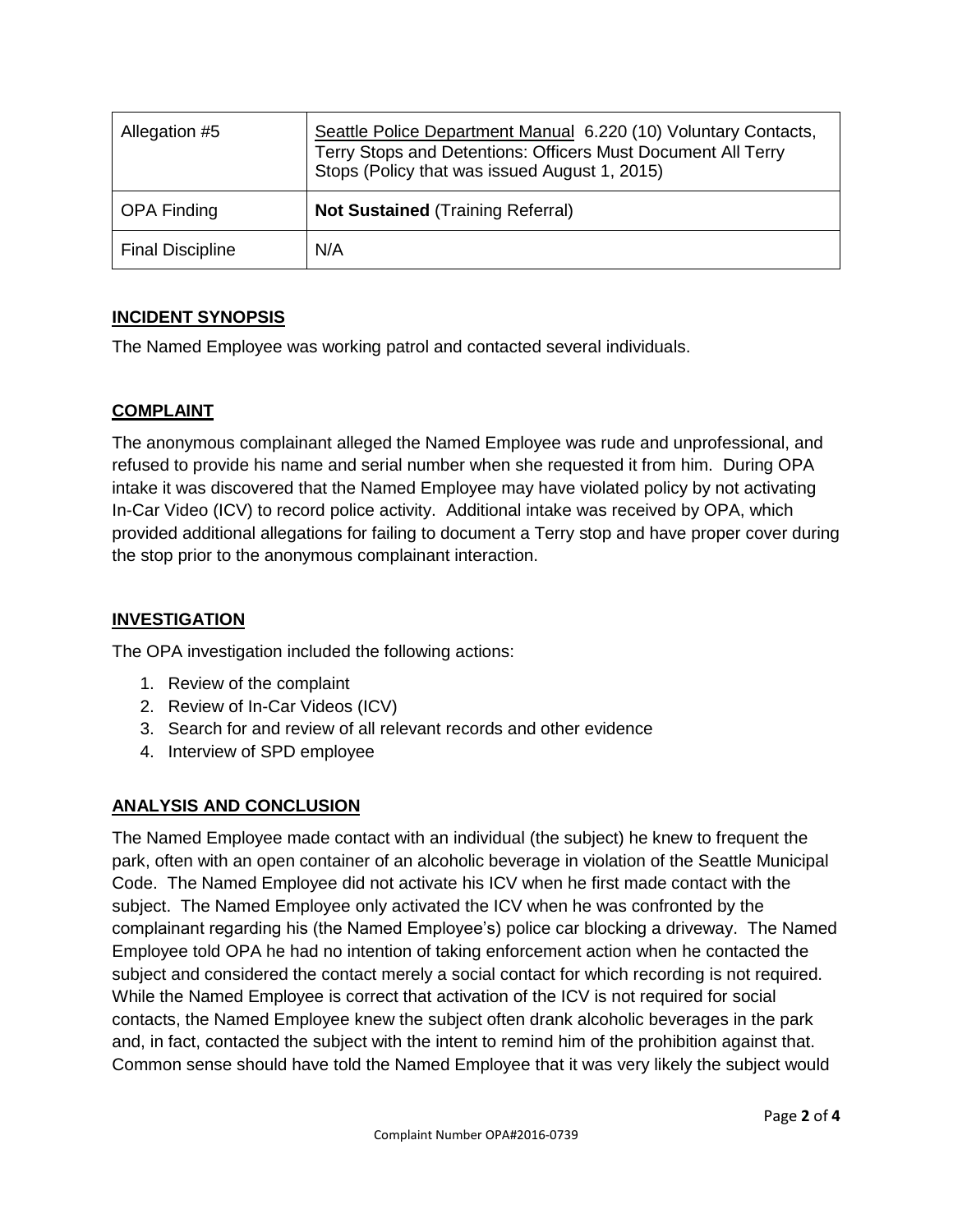have an open container and that some form of enforcement or warning might be necessary, thus triggering an obligation to record his (the Named Employee's) police activity.

The complainant alleged the Named Employee failed to tell her his name and serial number when she asked for it. The Named Employee told OPA he handed her his business card with that information on it. On the allegation the Named Employee failed to provide the complainant with his name and serial number, the OPA investigation failed to produce a preponderance of evidence to either prove or disprove the allegation.

Based on the ICV audio of the Named Employee's interaction with the complainant, combined with the statement to OPA from the civilian witness, the OPA Director found the preponderance of the evidence from this investigation did not support the allegation the Named Employee was rude or unprofessional in his speech or demeanor.

Allegation #4 was made by a supervisor who looked into this same incident when the complainant called the precinct and asked to speak to a supervisor about her interaction with the Named Employee. The supervisor alleged the Named Employee failed to follow the trained tactic of using "contact and cover" when making contact with a potential violator. The OPA investigation showed that the Named Employee was alone when he contacted the subject and had an interaction about drinking in the park. The Named Employee did not wait for a cover unit and failed to use the contact and cover tactic. Officers are trained to use this tactic for their own safety and to reduce the likelihood force will be required should the person or persons contacted offer resistance or become assaultive. In this particular incident, there was no need for the Named Employee to use force and the situation did not call for any de-escalation tactics. The SPD Chief directed that failure to use tactics and training, in and of itself, is not considered a violation of policy. Nonetheless, the Named Employee should use the tactics for which he has been trained for his own safety and to reduce the necessity to use force.

The Named Employee told OPA his contact with the subject began as merely a social contact, with the Named Employee intending only to give the subject a reminder about drinking in the park. The Named Employee's report adds the information that the Named Employee saw the subject open a bottle inside a paper bag, drink from it and hand it to someone else who took a drink from the same bottle. The Named Employee made contact with the subject and suggested he either leave the park or pour out the contents of the bottle because it was illegal to consume alcohol in the park. When the subject did neither, the Named Employee ordered him to pour it out. At this point, regardless of whether the contact began as social and not investigative, the contact had certainly become a Terry Stop and the Named Employee should have completed a Terry Stop template. Based on the Named Employee's statements in his report and during his OPA interview, it appeared he was not very clear on the difference between a social contact and a Terry Stop, especially when and how a social contact can convert into a Terry Stop.